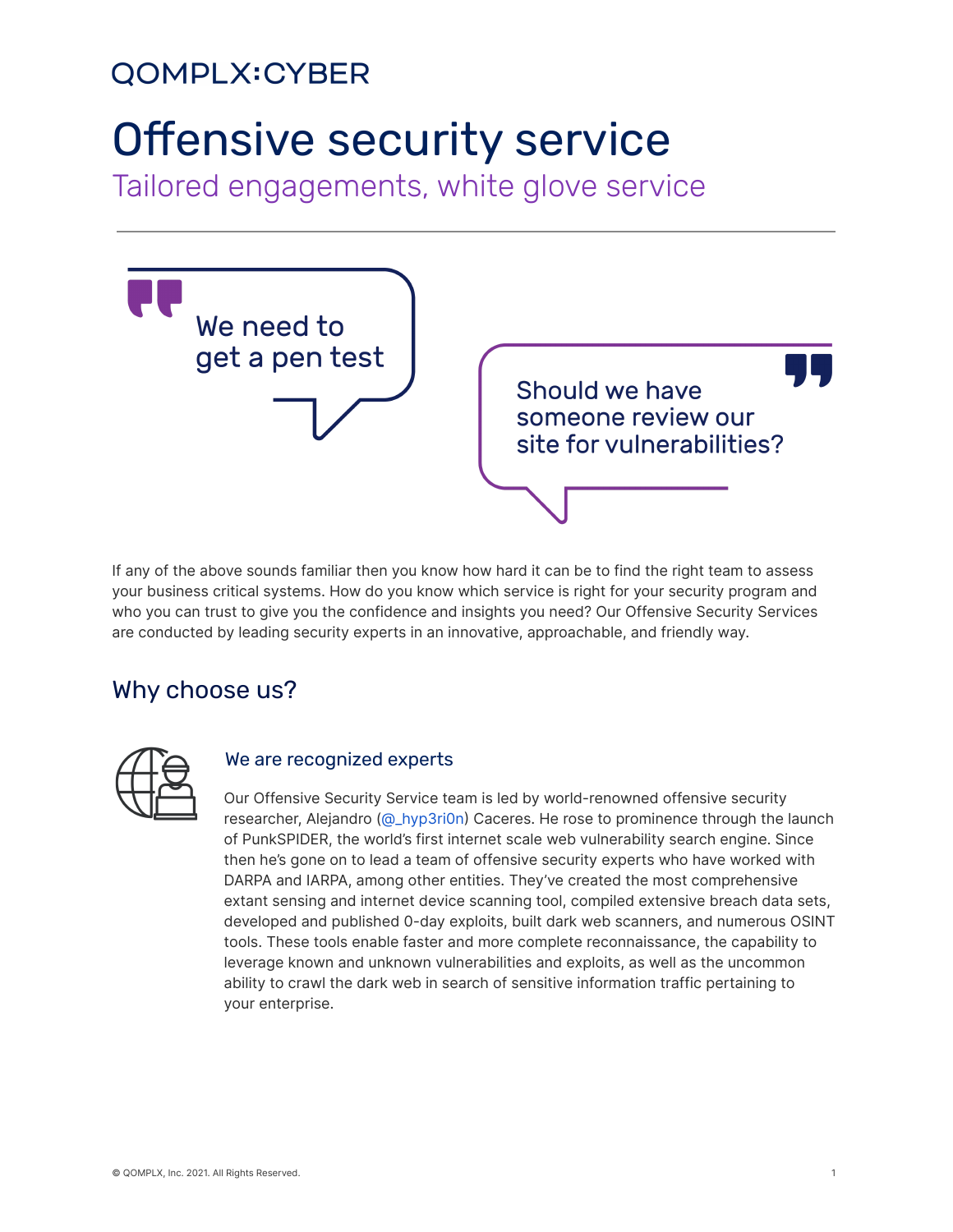## ):CYBER



#### We are an extension of your team

What if you could have a friendly hacker sitting next to your team ready to answer any questions and offer advice on securing systems? Our team is ready to answer your questions throughout the engagement in a friendly and approachable manner — we call this the "hacker buddy" approach.



#### We give continuous updates of findings

Most of our competitors leave you in the dark, leaving you wondering how the engagement is going and worrying what they might find. You only hear from them in the beginning of engagement and then again at the end when they deliver a report; our approach is different. Our experts will provide constant updates to inform you of not only what tests we're performing but also any findings…





#### Defenders love us!

With our consistent updates we make the Blue Team look good! For **penetration** tests our team will provide details of what we're testing for the day and the methods we're using. This allows the Blue Team to train on attack detections and response. It also allows defenders to get ahead and fix any findings before the final report is delivered. By the time the executive staff sees the final report your team can be well into remediation.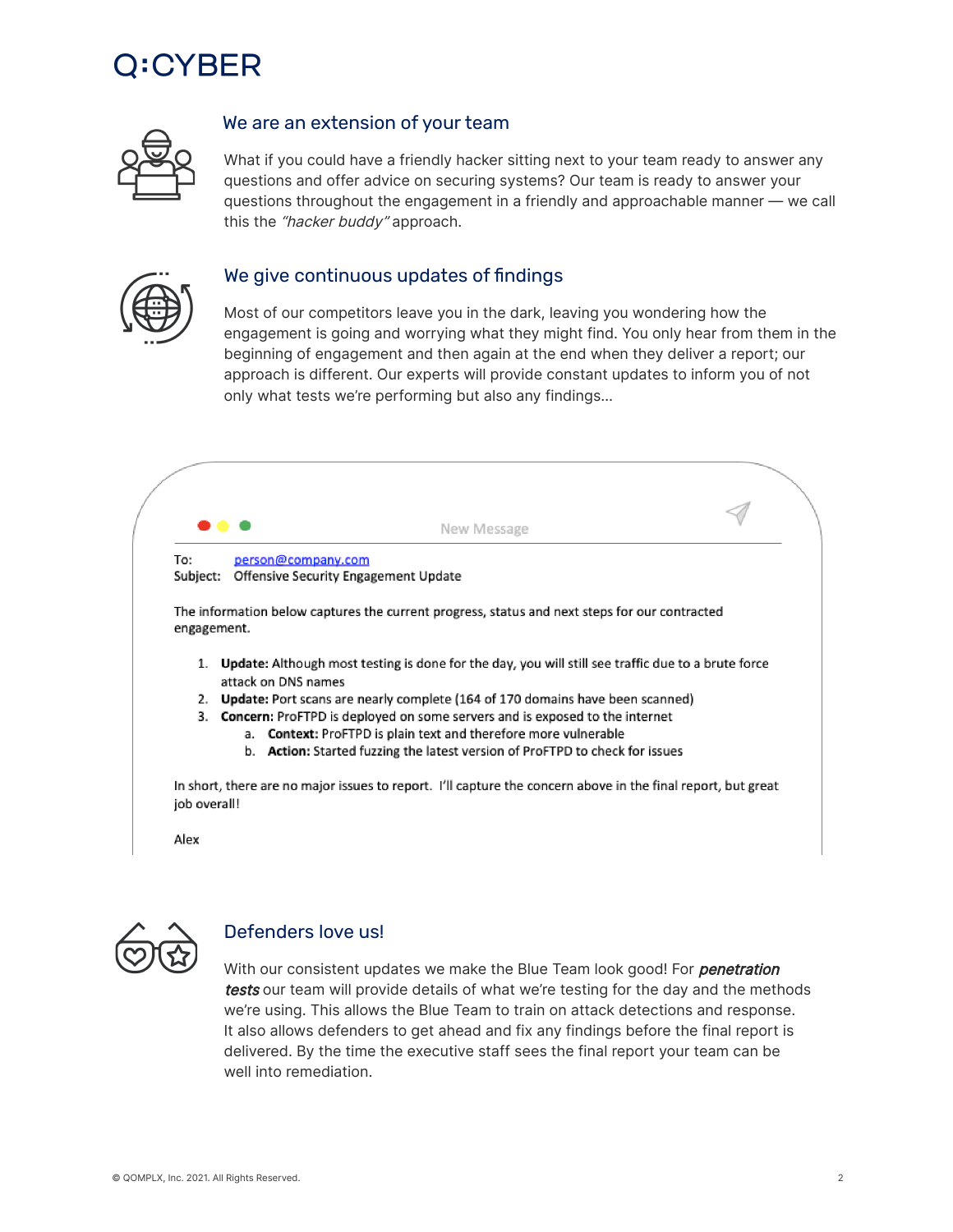### Q:CYBER

For Red Team engagements we insist on out-briefing the Blue Team first. The Red Team is only successful if the Blue Team gets better at detection and response. We want to work with your Blue Team until they can successfully defend your network against any of our attacks.

We are happy when your defenders look like "Rock Stars"



#### We highlight what's working

It is just as important to know what your team is doing right as well as any areas that need improvement, and that's why we include positive security findings and trends in our reports.



#### We prioritized findings by business impact

Our resource deployment strategic consulting focuses on getting the most out of your financial, infrastructural, and human resources. We use a simple Business Impact Matrix to provide you with reasonable paths forward, removing complexity for your team.



**Effort to Remediate**